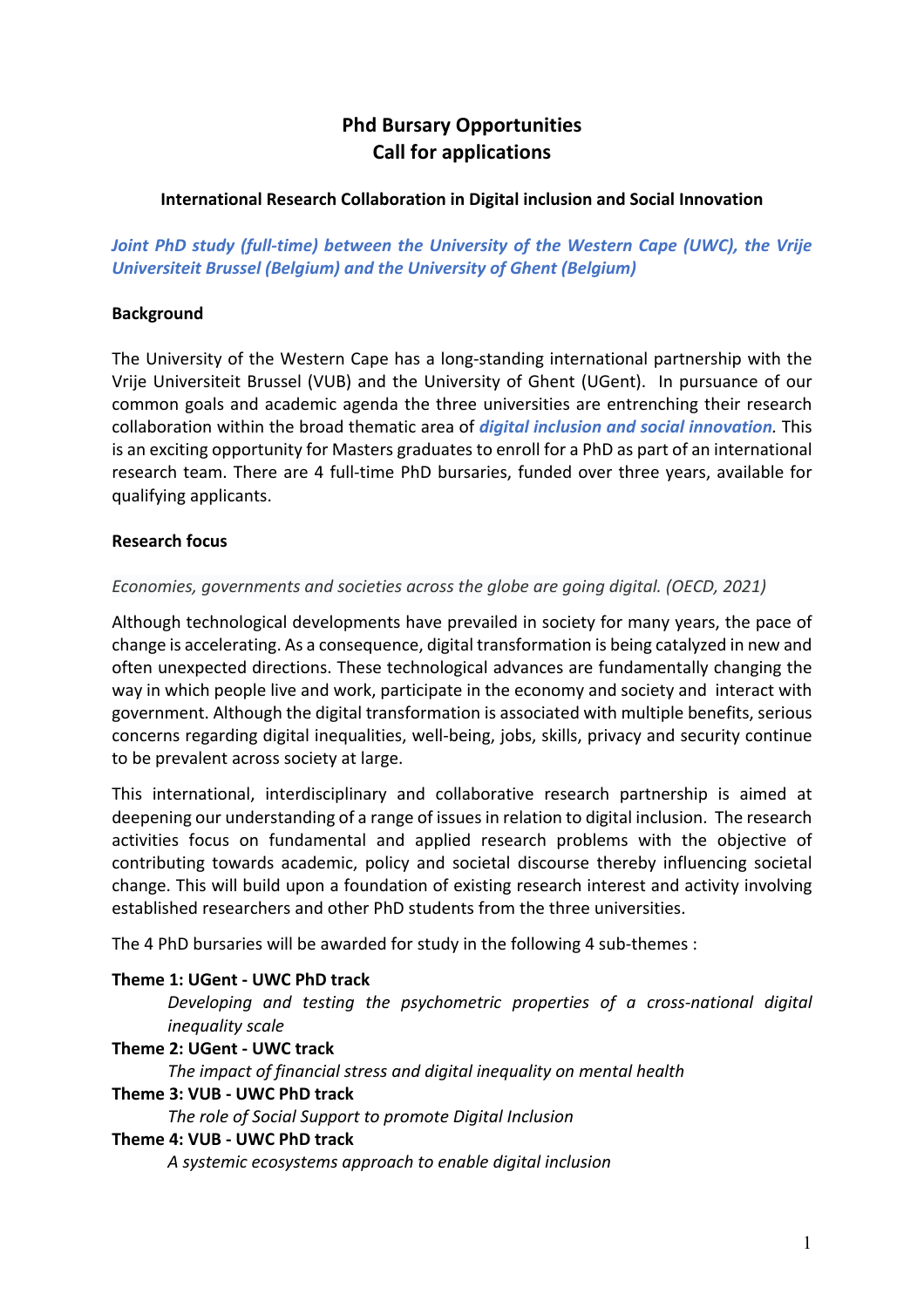(More information on the partnership, research themes and researcher profiles can be obtained by clicking on this link. (Read document for more information)

The final selection and refinement of the research topics will be done in collaboration with the selected students and supervisors)

# **Participating entities:**

- Bursaries are jointly sponsored by VUB (1 bursary), UGent (1 bursary) and UWC (2 bursaries).
- Participating academic and research partners
	- o Department of Communication Studies (VUB, Brussel)
	- o Department of Communication Science (University of Ghent)
	- o Department of Information Systems (UWC)
	- o CoLab for eInclusion and Social Innovation (UWC)
	- o Faculty of Community and Health Sciences

# **Nature and Conditions of the partnership bursaries:**

- Depending on the thematic area the bursary-holders conduct their study in, the joint PhD degree will be awarded by either (a) UWC *and* VUB or (b) UWC *and* UGent
- All work will be undertaken with joint academic supervision involving UWC, VUB and UGent.
- Students will be located on the UWC campus.
- Students will register at both host institutions i.e. either VUB and UWC **or** UGent and UWC.
- Successful applicants will be awarded a total bursary of R360,000 (R10 000/month for 3 years). Where possible the University will also seek to supplement the bursary.
- During the course of the three years, students are required to spend a period of time at VUB or UGent
- Students will be expected to participate within a wider team that involves research activities and initiatives that complement the scope of their specific PhD.
- All bursary holders will enter into a formal agreement with UWC in relation to terms and conditions of the award.

# **Benefits of participating in this research partnership**

- Joining an international research partnership consisting of established researchers and other international PhD students
- Participating in exciting inter-disciplinary applied and fundamental research (and projects) in both countries related to data, media and digital literacy, digital transformation, innovation, technology and society (to name a few perspectives).
- Joint Degree from two established universities.

# **Who should apply?**

The programme is ideal for candidates who wish to obtain a better understanding of the nuances and complexities related to the relationship between technology and society. This joint degree offers the opportunity to pursue a career in academia, research institutions, NGOs, international organisations focused on the digital-related discourse, government